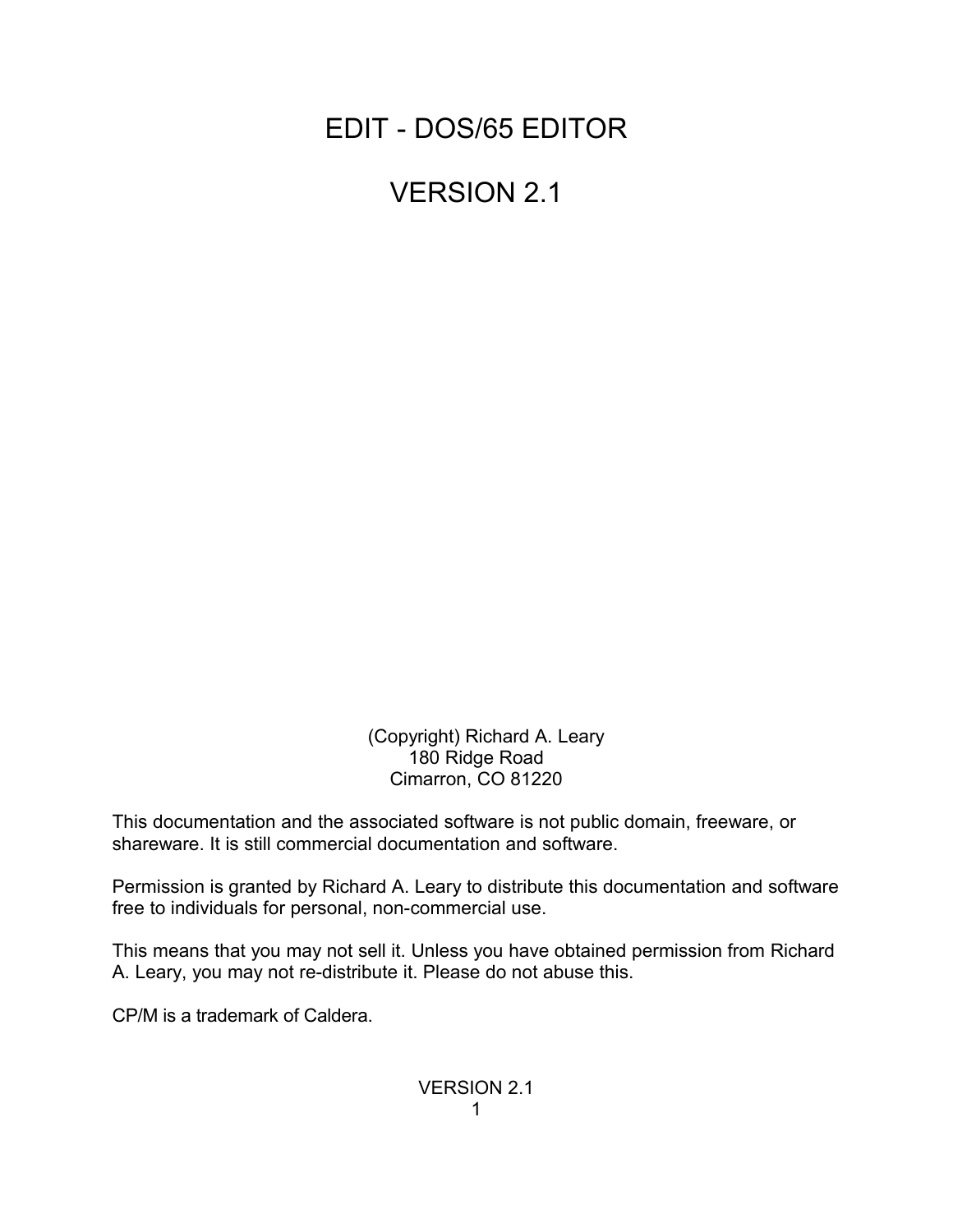# TABLE OF CONTENTS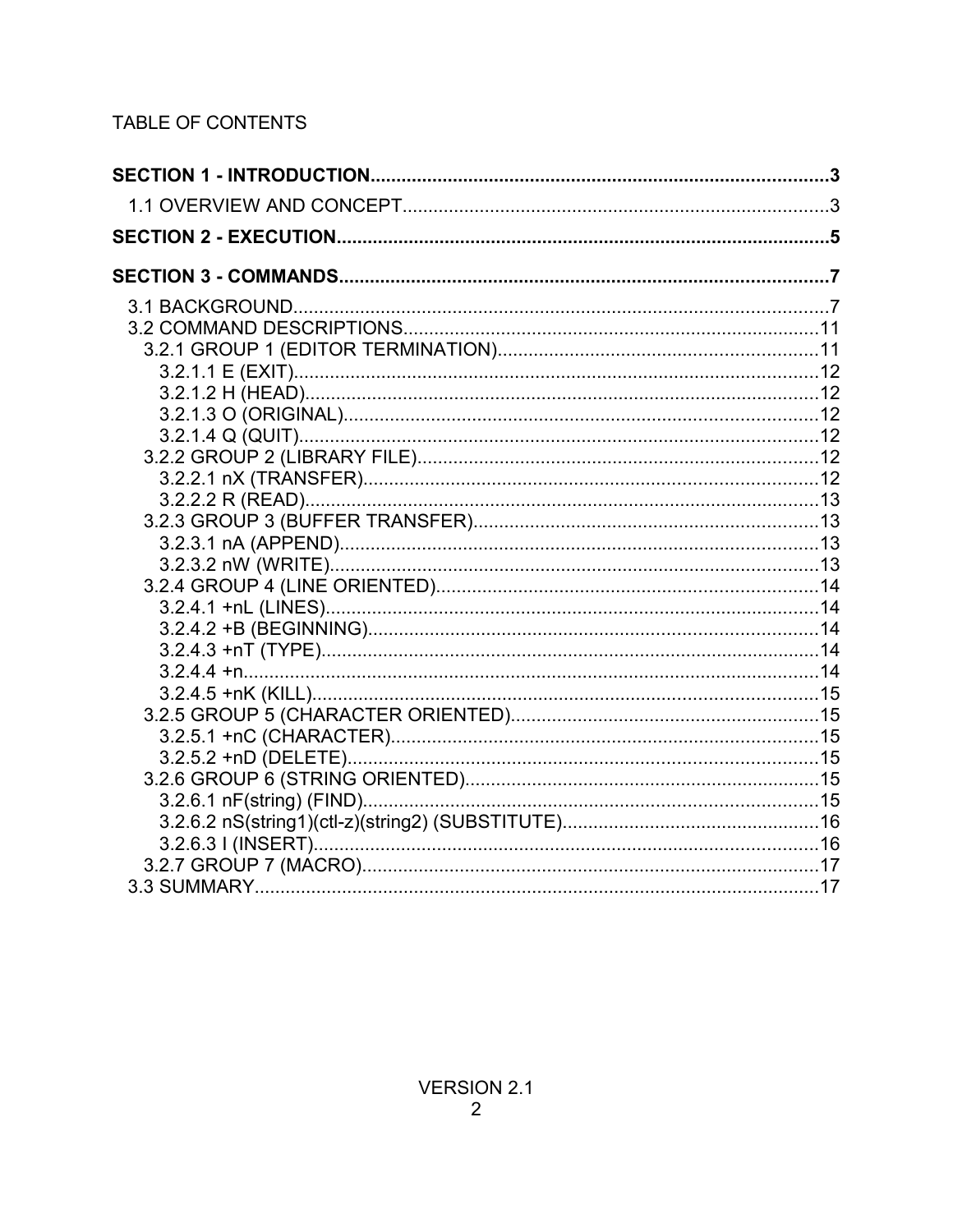### **SECTION 1 - INTRODUCTION**

### 1.1 OVERVIEW AND CONCEPT

The DOS/65 Editor, EDIT.COM, can be used to create or alter text files. The editor has context, character, and line oriented features and can edit files up to the capacity of the diskette.

The basic concept around which the editor is built is illustrated in Figure 1. All actual editing is done in a text buffer whose size is determined by the amount of memory available on the system. Files of any length can be edited regardless of memory size. That is possible since lines of text can be appended to the end of the text buffer from the source file and can be written to the destination buffer from the beginning of the text buffer once the necessary editing is finished. The memory size thus only limits the amount of text viewable at any instant, not the maximum file size.

Another key feature of EDIT is use of a cursor. The cursor is the pointer into the text buffer which marks the location from which editing commands are executed. In the example shown below, a portion of the text buffer is shown. The cursor is between the "h" and "e" of the word "the".

. . .and(cr)(lf)now is the time for all(cr)(lf)good. . .

 $\uparrow$ Thus a command which would delete five characters to the right of the cursor (5D as we shall see later), would delete the string

'e tim'

from the buffer and leave the text buffer as follows:

```
. . .and(cr)(lf)now is the for all(cr)(lf)qood. . .
\uparrow
```
1.2 KEY FACTS It is important to note that:

> - Each "line" includes a carriage return and a linefeed at the end. Each of these counts as a character in character oriented moves, deletes and searches.

- When positioned at the beginning of a line the cursor is between the linefeed of the previous line and the first character of the line.

- Directions from the cursor will normally be given as left or right. Left means towards the beginning of the text buffer and right means towards the end of the text buffer. These conventions are natural when one considers that the primary usage of EDIT is with English text which reads from left to right.

- Within this document sequences such as (cr) or (ctl-z) are used to represent the single character named within the parentheses. Parentheses are also used to denote

VERSION 2.1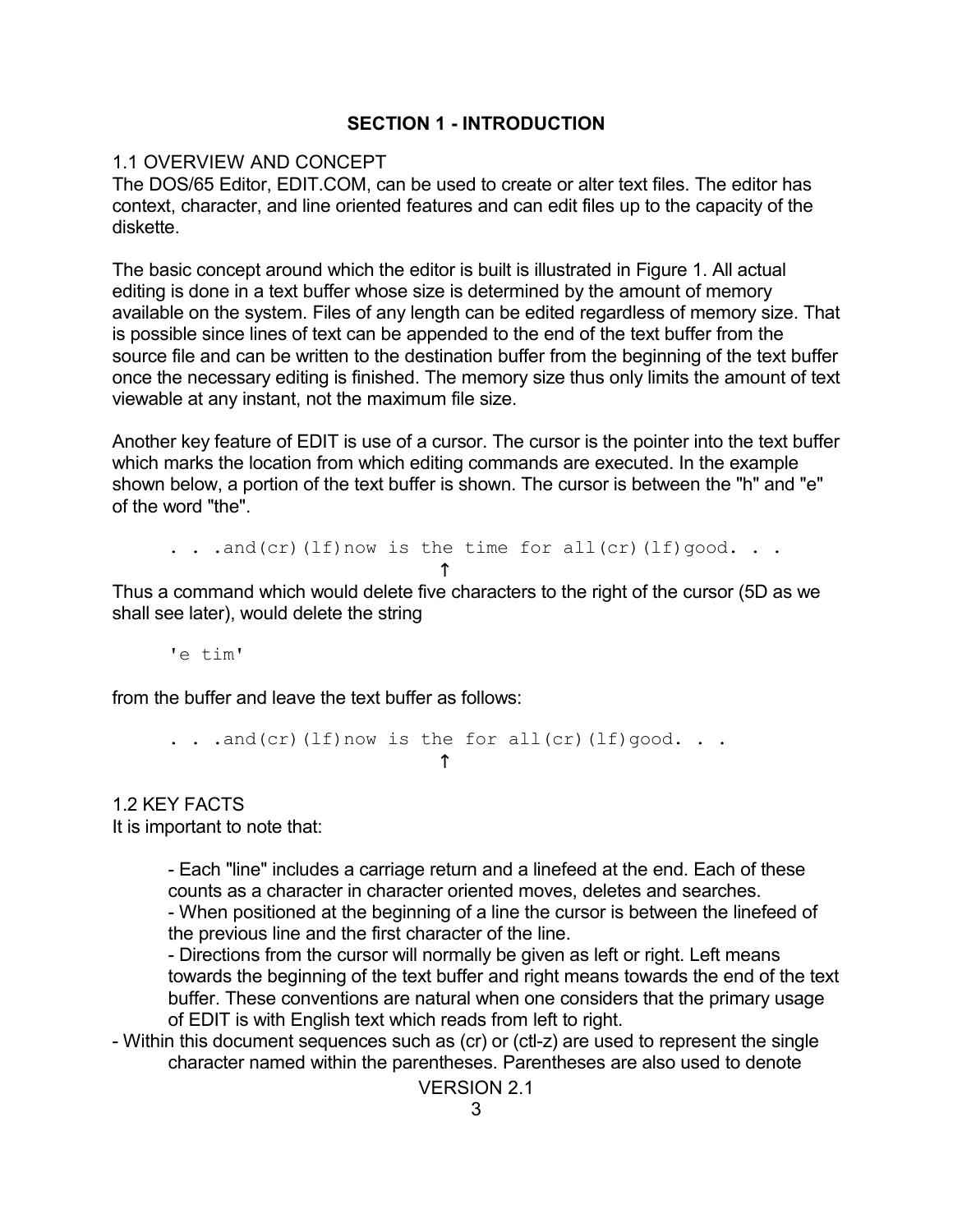strings; e.g., (string1). In either case, the string or single character is actually what is entered at the keyboard. The parentheses are not actually entered.



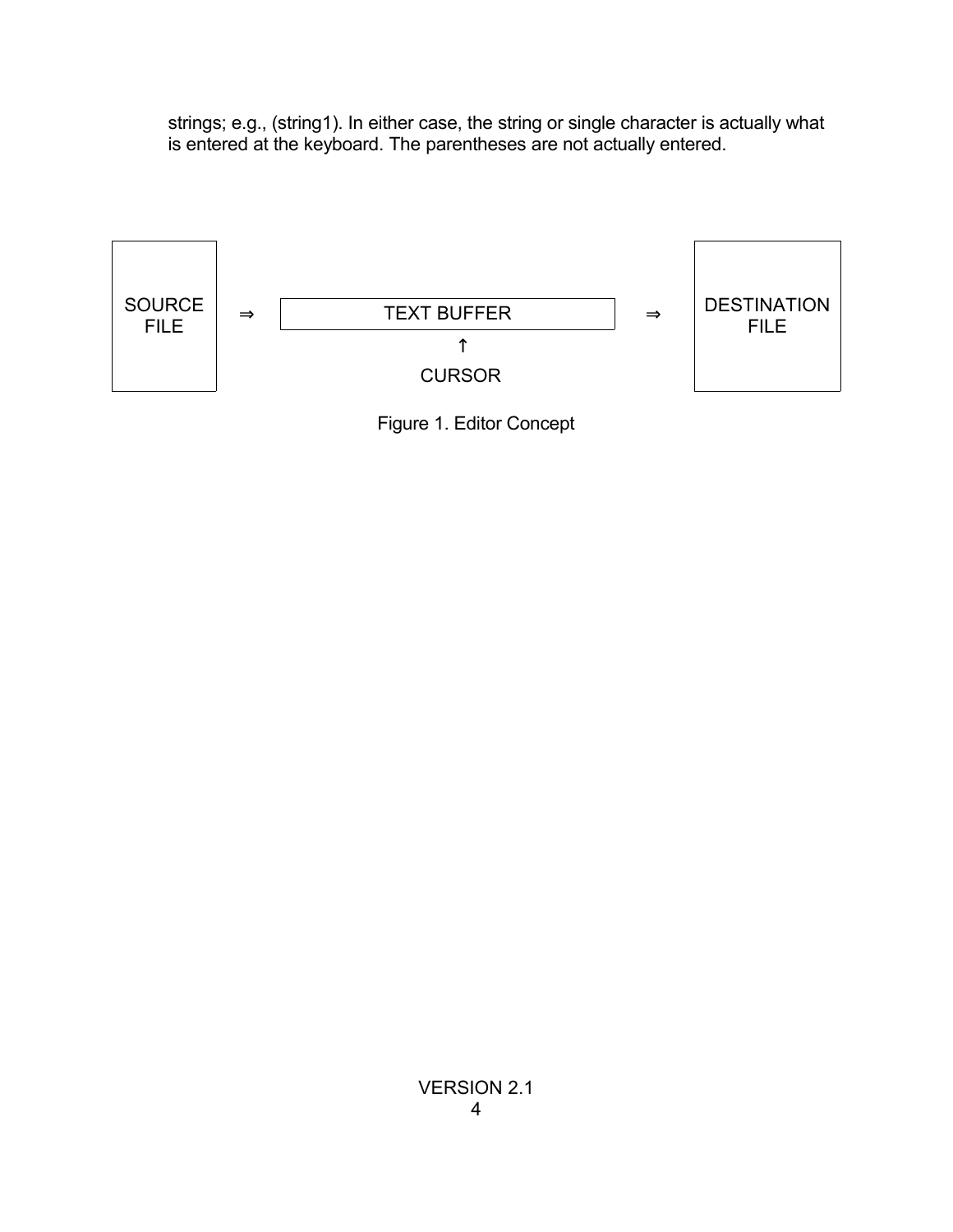### **SECTION 2 - EXECUTION**

The editor is executed by use of a CCM command line such as the examples which follow (user inputs are underlined):

| <b>CCM INPUT</b>      | <b>ACTION</b>                                                                                                                                                                                                                         |
|-----------------------|---------------------------------------------------------------------------------------------------------------------------------------------------------------------------------------------------------------------------------------|
| A> edit source.asm    | Edits file SOURCE, ASM on the default<br>drive. Resulting file (SOURCE.ASM) is<br>written to the default drive and the original<br>file is unchanged except that its name is<br>changed to SOURCE.BAK where BAK<br>stands for backup. |
| A> edit b:source.asm  | Same as first example except drive B is<br>used instead of drive A. Note that<br>EDIT COM in this case is still loaded from<br>drive A.                                                                                               |
| A> edit source.asm b: | Same as first example except that the<br>resulting file is written to drive B.<br>SOURCE BAK would remain unaltered.                                                                                                                  |
| A> b:edit source.asm  | Same as first example except that<br>EDIT.COM is loaded from drive B                                                                                                                                                                  |

These examples are indicative of the flexibility available when invoking the editor. The command system can be generalized as follows:

(drive:)edit (drive:)ufn (drive:)

where the (drive:) terms represent optional items as discussed above. At initial invocation and during the editing session, the following error messages may be printed on the console:

DESTINATION FILE EXISTS

A different destination drive is specified and the specified file exists on both the source and destination drive.

PEM FILE ERROR (FULL?)

Other DOS related errors occur (e.g., the attempt to open the source file for read operations is unsuccessful).

All such errors result in an aborted run. The precise effect the abort has on the original source is a function of when the error was detected. In general the original file should be recoverable, however, other temporary work files (such as the output file) may not have been created or may not have been properly deleted, closed or renamed.

VERSION 2.1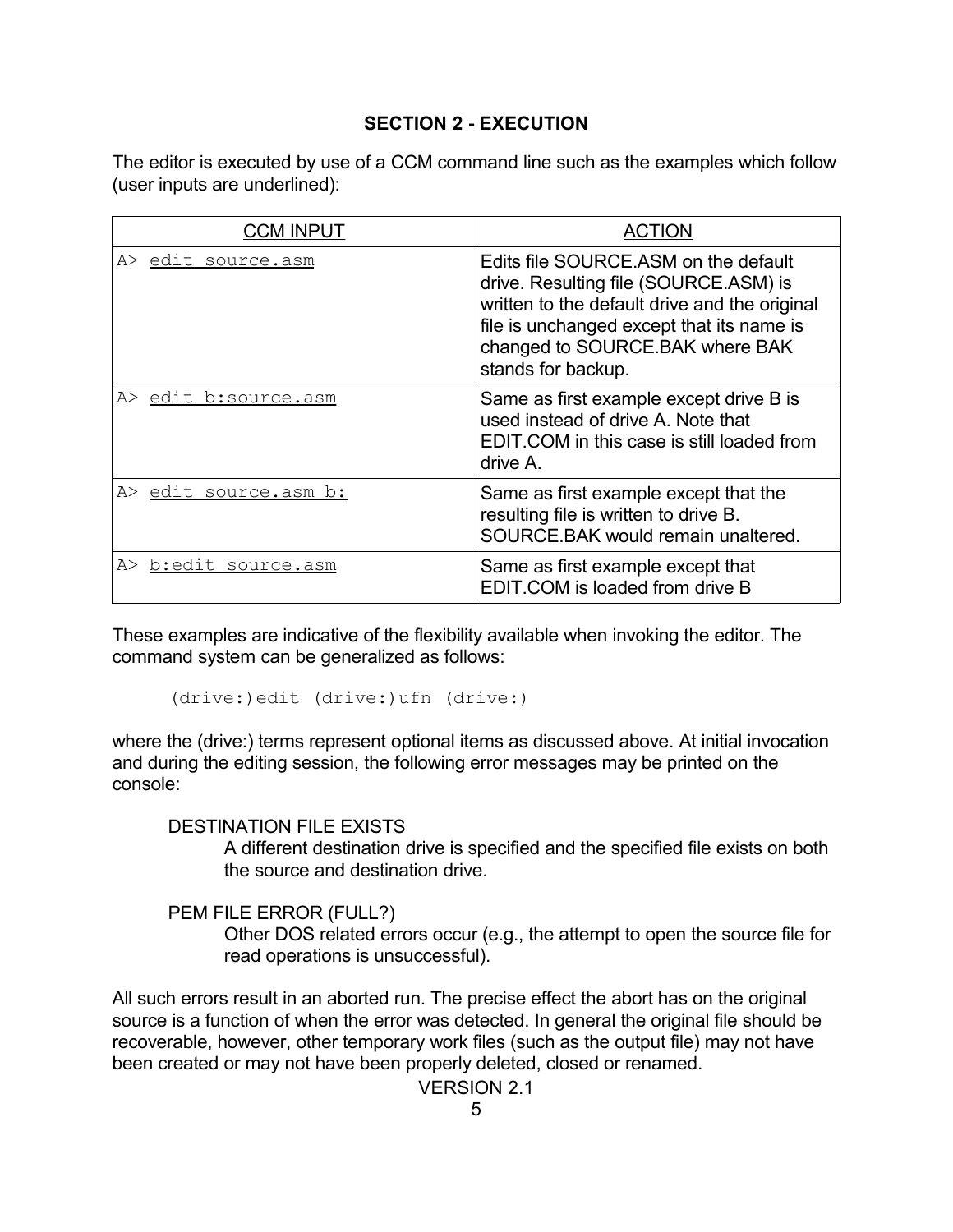Note that if the source file does not exist a new file is created which is initially empty.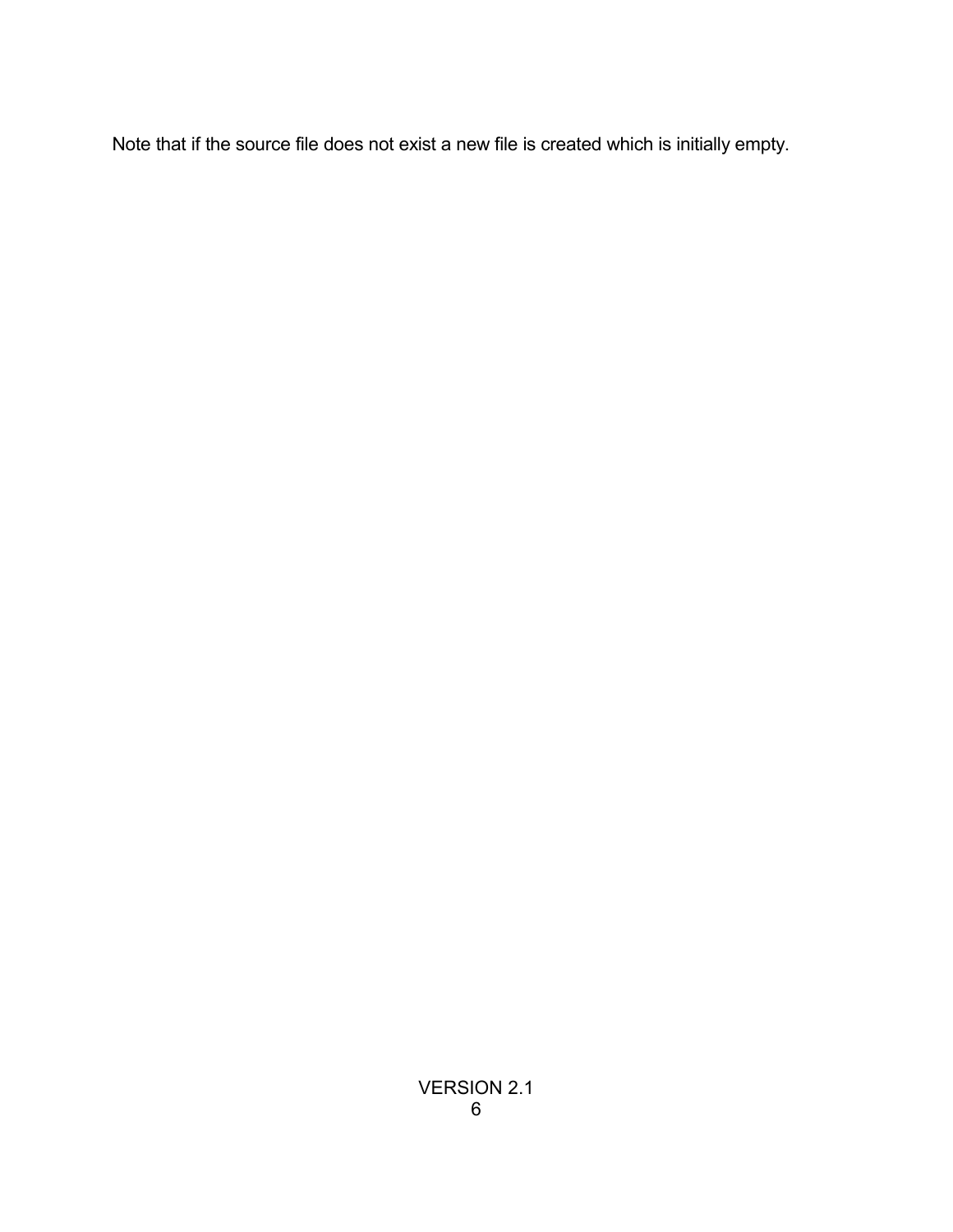### **SECTION 3 - COMMANDS**

### 3.1 BACKGROUND

A summary of the available commands is contained in Table 1. These commands fall into different categories. Each of these categories is discussed below with a detailed explanation of each command. These are some general features of the command syntax which should be understood first. Those features are discussed below.

### Prompt

The editor prompts all command inputs with the character "\*".

### Numbers

Several commands can be preceded by a number (n). That number must be entered as a decimal number and can be preceded by a minus sign where permitted by the command in question. The legal range of numbers is -65535 to 65535. A shorthand way of entering 65535 is provided by use of the symbol #. If no number is entered, a number of +1 is assumed by the editor for those commands which can be preceded by a number. For some commands the number zero (0) has special meaning. Such special meanings will be discussed for each command.

#### Uppercase/Lowercase

The editor includes a case translation feature so that commands may be entered in upper or lower case. The editor, however, will not translate lower case characters into uppercase characters within a string or when inserting characters into the text buffer using the Insert command. Thus, the following commands are equivalent and will Find the first occurrence of the string "the".

Fthe fthe

while the command

fTHE

will find the first occurrence of the string "THE".

#### **Strings**

For stand-alone, single string commands (such as those shown above) no special string termination character is needed. For the Substitute command and for combined commands it is necessary to use the eof character (ctl-z) in order to properly delimit the end of each string. Thus the following command:

```
Fthe(ctl-z)-1D
             VERSION 2.1
                  7
```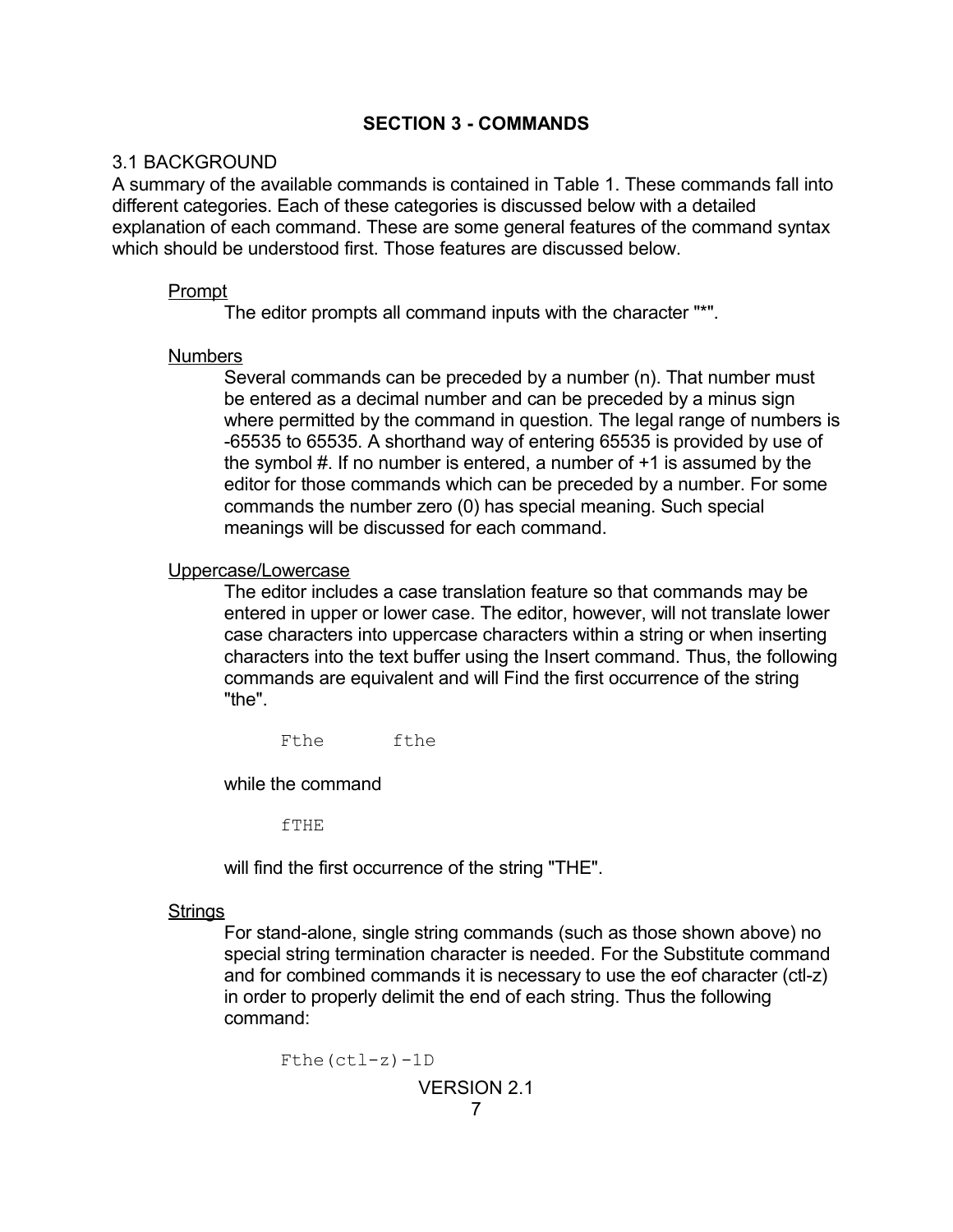will find the first occurrence of the string "the" and will then delete one character towards the beginning of text buffer. The character deleted is the "e" as will be obvious after review of the Delete command. The point here is that string ends must be delimited with a (ctl-z) when any other characters follow the end of the string. For the Find command the string can be up to 128 characters long while for the Search command the combined length of the two strings is limited to 128 characters. (Also, see note below about total command line length.)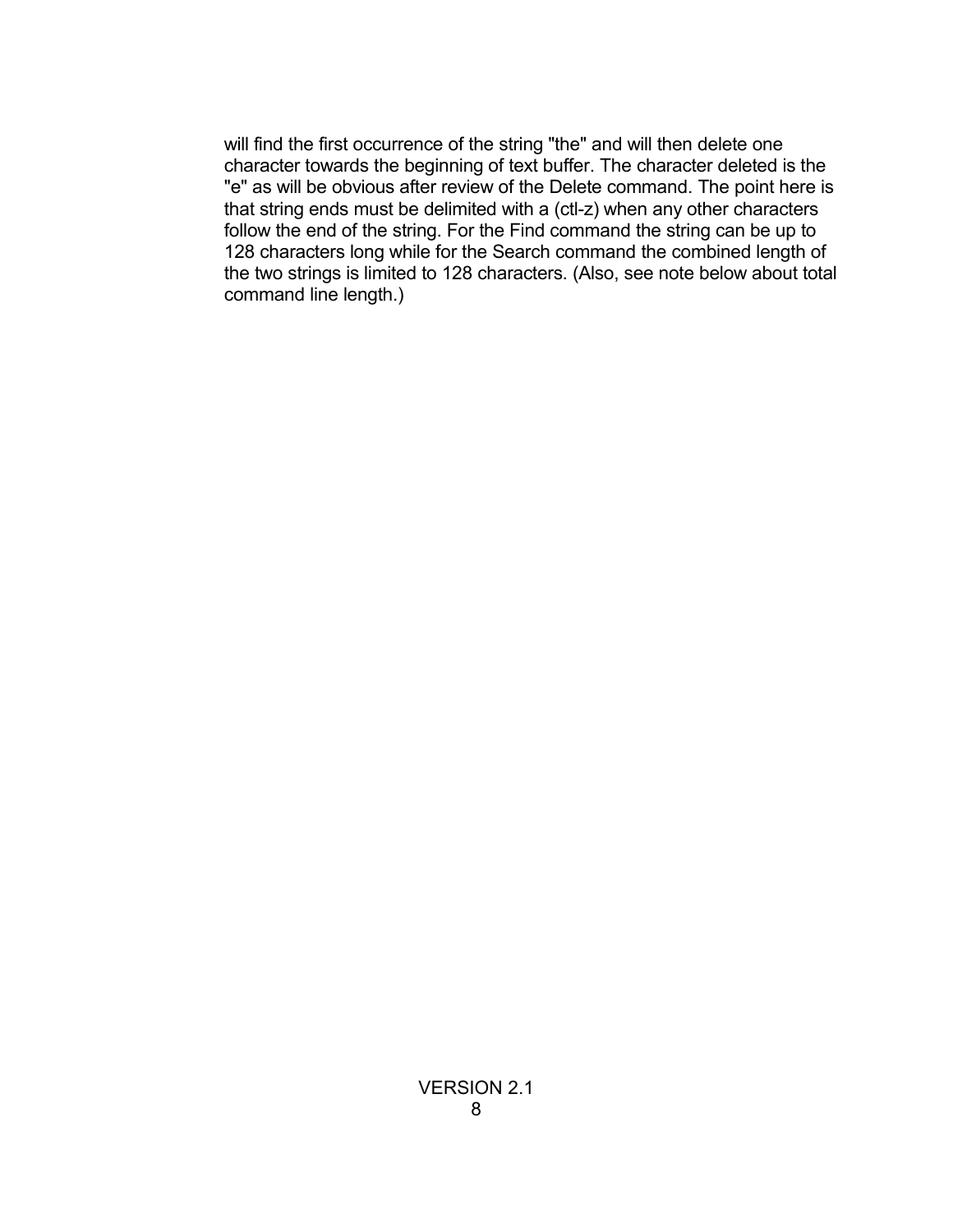## TABLE 1. COMMAND SUMMARY

- $+n$  Move n lines right  $(+)$  or left  $(-)$  in text buffer and type next line
- nA Append n lines to text buffer from source file
- +B Move cursor to Begin (+) or end (-) of text buffer
- +nC Move cursor n Characters right or left in text buffer
- $+$ nD Delete n characters right  $(+)$  or left  $(-)$  of cursor
- E Normal Exit from editor
- nF(string) Find nth occurrence of string
- H Exit from editor and re-enter at Head of new source file
- I lnsert text at cursor
- $+nK$  Kill n lines right  $(+)$  or left  $(-)$  of cursor
- $+nL$  Move cursor n lines right  $(+)$  or left  $(-)$  in text buffer
- nM Execute Macro n times
- O Restart editor with Original source file
- Q Quit with no file changes
- R Read library file into text buffer starting at cursor

nS(string1)(ctl-z)(string2) Substitute string 2 for nth occurrence of string 1

- $+nT$  Type n lines on console right  $(+)$  or left  $(-)$  of cursor
- nW Write n lines to destination file
- nX Trans(X)fer n lines to file X\$\$\$\$\$\$\$\$.LIB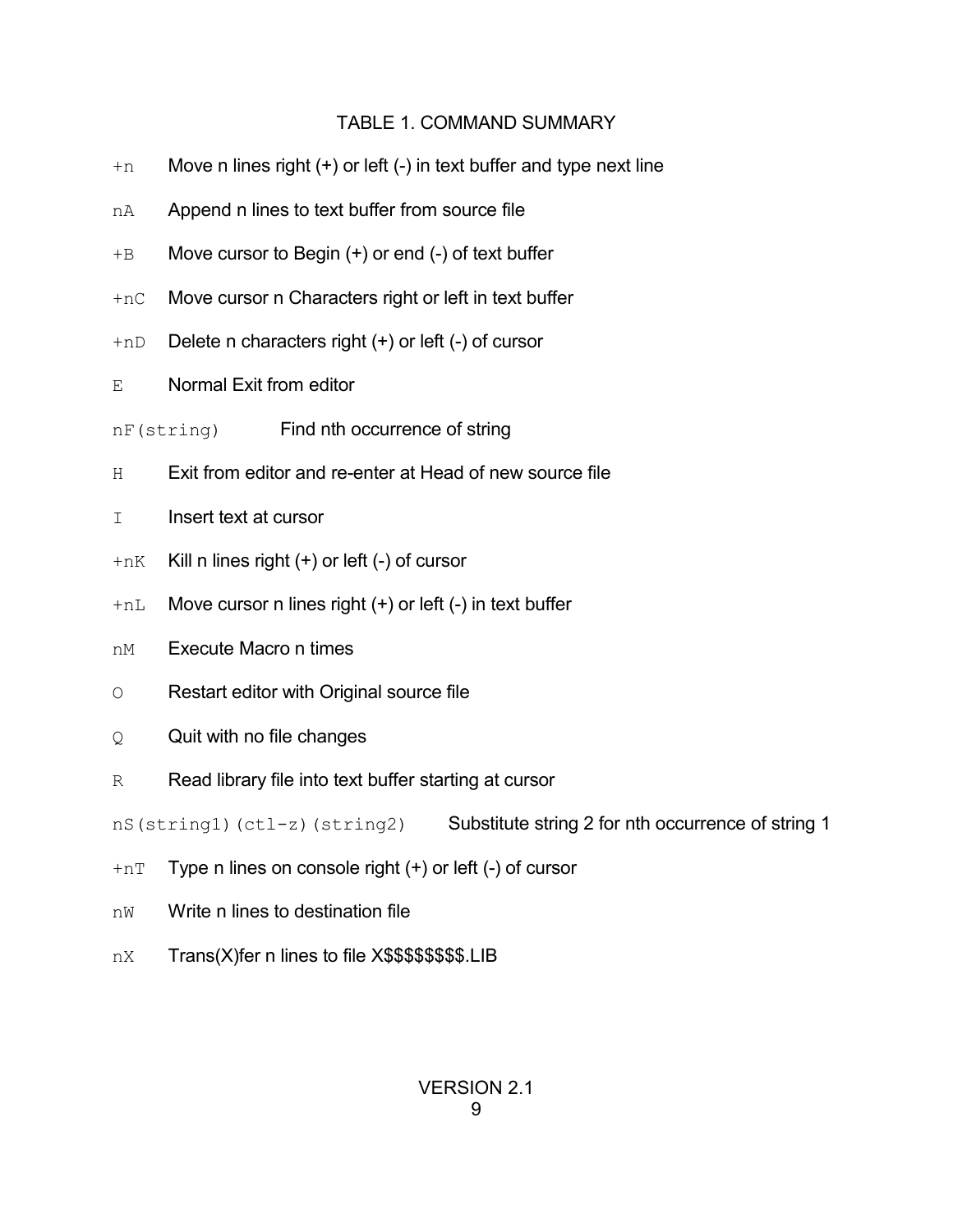#### NOTE

Text is not automatically moved from the source file to the text buffer at initial execution of EDIT.COM. The user must use the A (Append) command to move all or part of the source file to the text buffer before any editing can be accomplished.

#### Combined Commands

As implied by the preceding discussion, commands may be combined to achieve the desired editing effect. To combine commands the user simply enters them in the order desired when the prompt is displayed on the console. Thus in addition to the example shown above, the following are all legal command lines:



It is important to note that a combined line is executed only once and in strict left to right order. Provisions have, however, been made for multiple executions of a command line through use of the special Macro command. That feature will be discussed during the individual command discussions.

### Command Editing

Input commands may be edited using the normal DOS/65 buffered input editing features prior to entering the terminating (cr). Command lines are limited to 128 characters.

#### Break

For those commands which involve multiple lines (e.g., a type command; such as, 150t) or a Macro command which is executed more than once, it is possible to terminate execution by typing any key.

### *CAUTION*

*Do not use (ctl-c) as execution might be terminated with unpredictable results.*

The editor will then display a message of the form

VERSION 2.1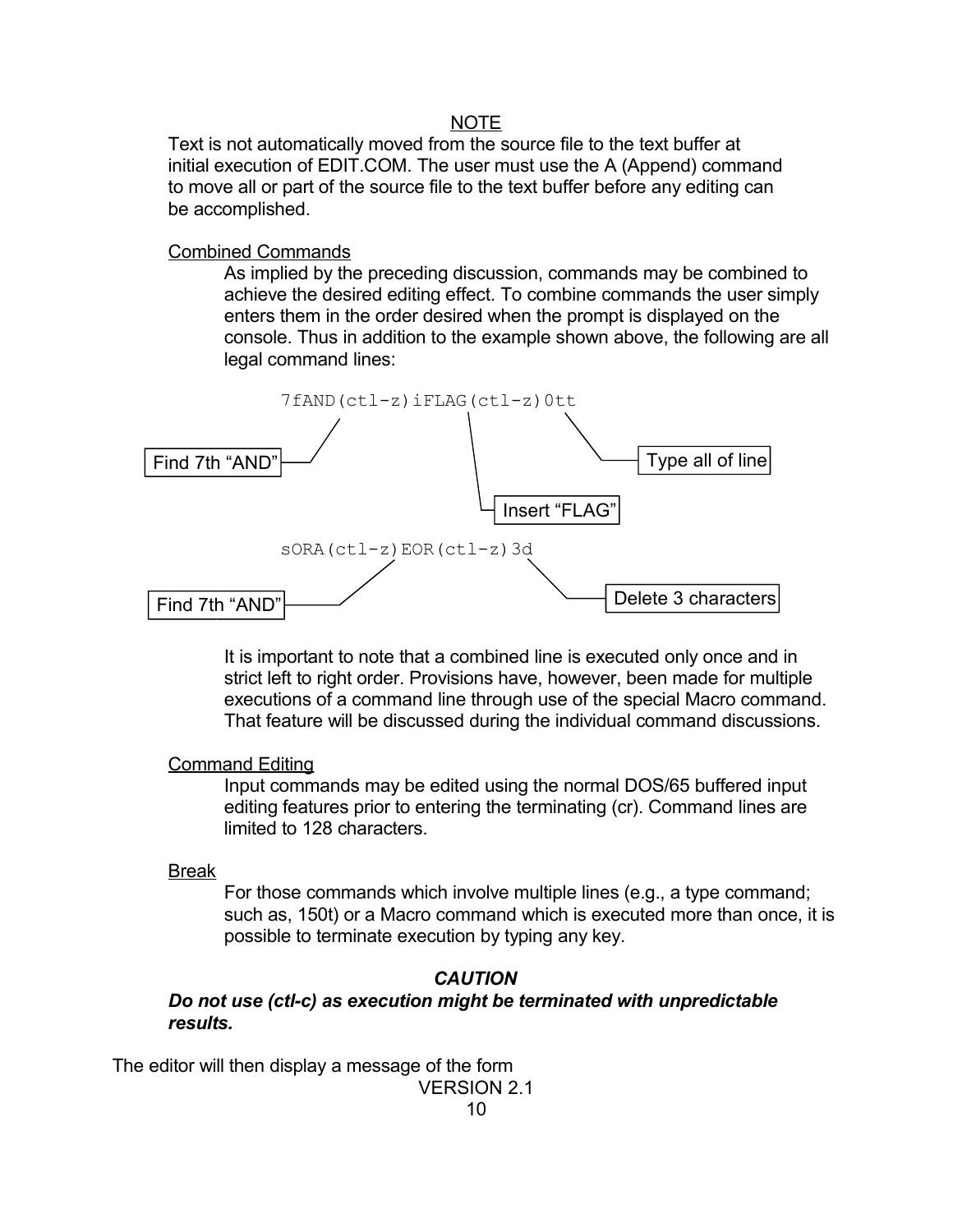BREAK - CAN NOT DO COMMAND SPECIFIED TIMES AT x

where x will be the command line character which the editor is currently processing. In many cases no character will be displayed if the command has processed up to the end of the command line.

In addition to user generated "breaks" the editor will generate similar messages when appropriate termination conditions are detected. Those conditions are:

Unrecognized Command

BREAK - UNRECOGNIZED COMMAND AT x

Text or String Buffer Full

BREAK - MEMORY BUFFER FULL AT x

Library File not Found

BREAK - LIBRARY FILE ERROR AT x

Cannot Execute Command Specified Number of Times (e.g., could not find string)

BREAK - CAN NOT DO COMMAND SPECIFIED TIMES AT x

## 3.2 COMMAND DESCRIPTIONS

## 3.2.1 GROUP 1 (EDITOR TERMINATION)

All commands within Group 1 must be entered as single commands without any preceding number or sign. They cannot be part of a combined command or a Macro command. These commands are:

E (Exit)

H (Head)

O (Original)

Q (Quit)

In addition to the requirements noted above the O and Q commands will be checked (verified) by issuing a line of the form

Q (Y/N)?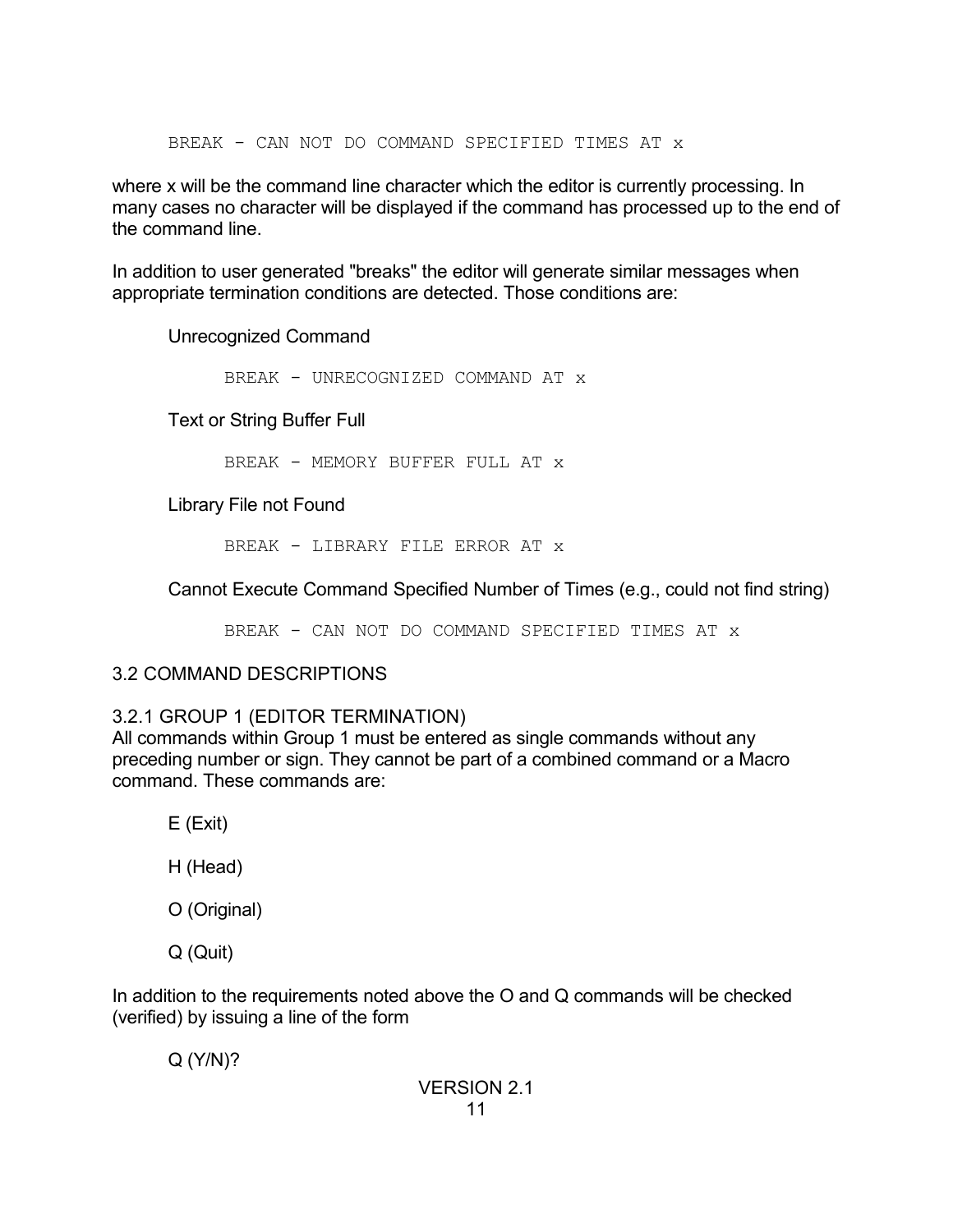If the response is not a Y (upper or lower case) the command will be ignored.

# 3.2.1.1 E (EXIT)

The E command is the normal editor termination command. It will cause the text buffer contents (if any) to be transferred to the destination file and any unedited portion of the source file to be written to the destination file. The destination file is given the original source file name. The original source file is unaltered except that the type portion of its name is changed to .BAK for "BACKUP". Any X\$\$\$\$\$\$\$.LIB file (see X command) created during the session is deleted. DOS/65 is then re-entered by executing a warm boot.

# 3.2.1.2 H (HEAD)

The H command operates exactly like the E command except that after the functions named in paragraph 3.2.1.1 are performed the editor is re-entered with the new source being the destination file resulting from the current editing session. This command is especially useful when several editing passes must be made through a file which is too big to fit in memory at one time.

# 3.2.1.3 O (ORIGINAL)

The O command restarts the editor with the original source file. All editing which has occurred during the session is ignored and any X\$\$\$\$\$\$\$.LIB file created during the session is deleted.

# 3.2.1.4 Q (QUIT)

The Q command exits the editor with the original source file unaltered. The destination file is deleted as is any X\$\$\$\$\$\$\$.LIB file created during the session.

# 3.2.2 GROUP 2 (LIBRARY FILE)

All commands within this group deal with files of type .LIB and involve insertion of existing or temporary files into the text buffer or creation of temporary library files.

# 3.2.2.1 nX (TRANSFER)

This command is used in conjunction with the R command to transfer blocks of text from one point to another. The X command transfers n lines to the right of the cursor location to a special temporary file named X\$\$\$\$\$\$\$.LIB. This file will be written to the default drive. As explained in Section 3.2.1, the file will be deleted upon exit from the editor. N must be positive. If N=0, then any existing X\$\$\$\$\$\$\$.LIB file is deleted and no new file is created.

If a X\$\$\$\$\$\$\$.LIB file was created earlier in the session but not deleted, another nX command will automatically delete the previous temporary file. Note that the X command does not delete any text from the text buffer, it merely copies the text to the temporary file.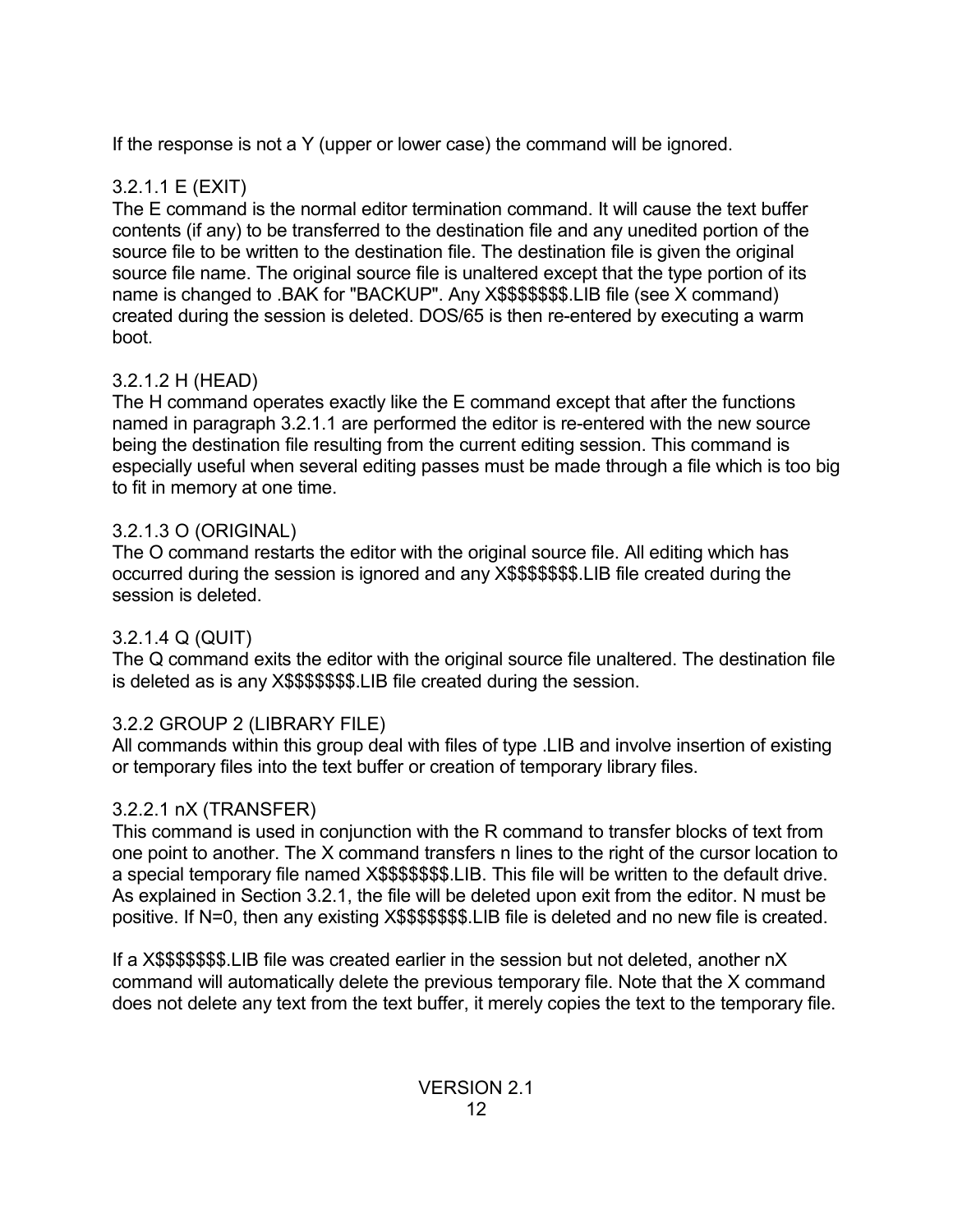### 3.2.2.2 R (READ)

The R command will read data from a .LIB file into the text buffer beginning after the current position of the cursor. If the X\$\$\$\$\$\$\$.LIB file is to be used, the R is used alone. If another file of type .LIB is to be used, the R must be followed by the name portion of the file. Thus the following are valid examples of the R command:

R reads X\$\$\$\$\$\$\$\$.LIB file

Rtest reads TEST.LIB file

while the following are invalid examples of the R command:

 $R^*$  invalid file name

Rabcdetghifile name too long

The R command cannot be preceded by a signed or unsigned number. It can be used within a combined command by using a (ctl-z) as a string terminator. Thus the following examples are valid.

Rtest(ctl-z)7D reads file TEST.LIB then deletes seven characters after the added text  $R(ct1-z)$  fthe reads the file X\$\$\$\$\$\$\$.LIB then finds the first occurrence of

## 3.2.3 GROUP 3 (BUFFER TRANSFER)

The two commands in this group provide the only means of moving data to the text buffer from the source file and from the text buffer to the destination file. Both commands may be preceded by a positive number identifying the number of lines to be transferred. If no number is entered, then 1 is assumed. If 0 is entered, it is converted to 1.

"the" after the added text

## 3.2.3.1 nA (APPEND)

The A command will move n lines from the source file to the end of the text buffer. If all n lines cannot be transferred, a BREAK message will be generated. In that case, it is unlikely that an even number of lines was added to the text buffer. That should not be a problem as once space is opened-up in the text buffer through use of a W, K, D, or S command the rest of the incomplete line can be transferred by using a 1A or A command.

## 3.2.3.2 nW (WRITE)

The W command will move n lines from the beginning of the text buffer to the destination file. This command frees space in the text buffer and hence is useful when the available memory size is not sufficient to hold the entire file at one time.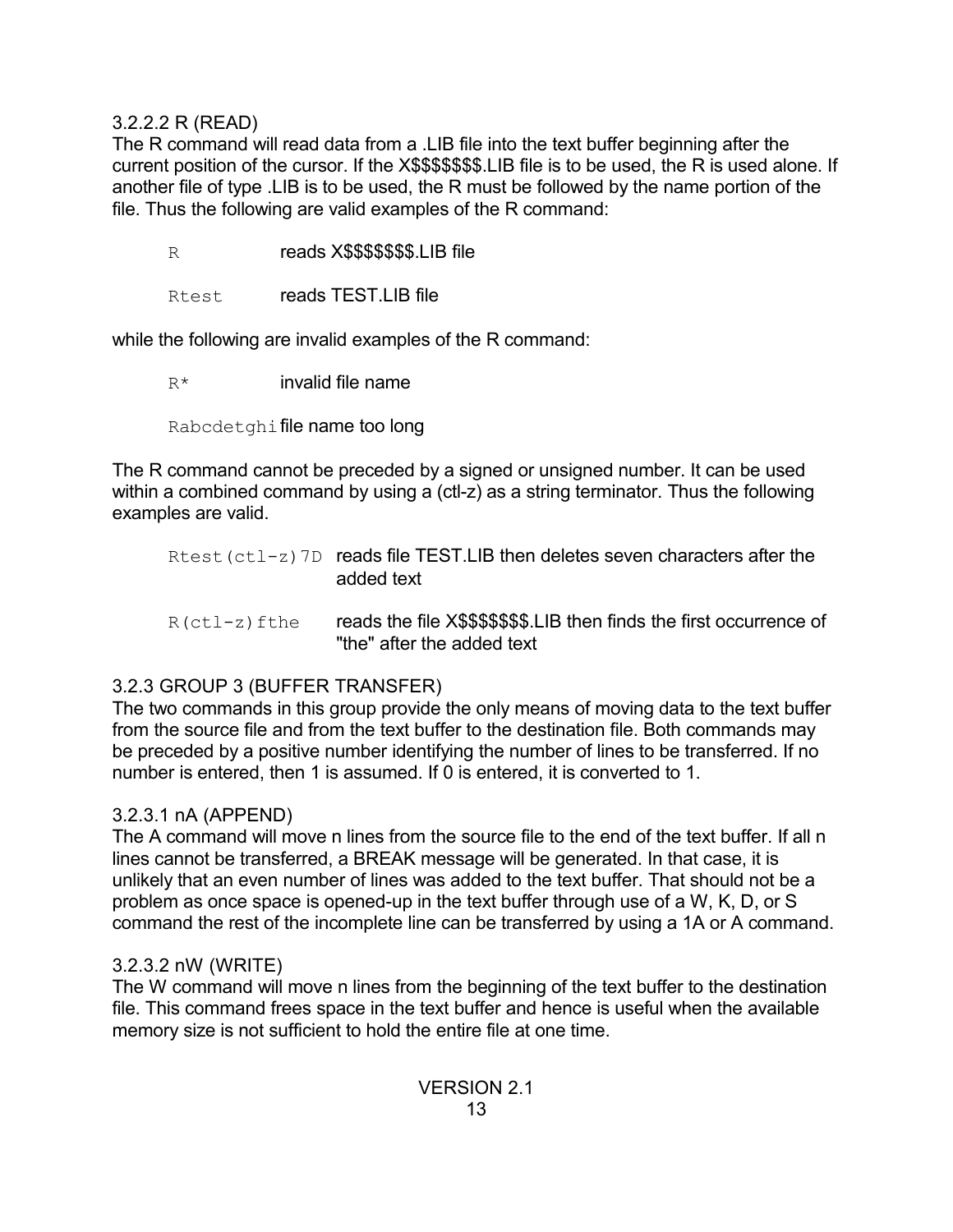## 3.2.4 GROUP 4 (LINE ORIENTED)

The commands in Group 4 act on the contents of the text buffer in terms of lines. These commands thus move, delete, or type whole lines rather than a certain number of characters and do not examine the contents of each line except to detect the (lf) which is the last character in each line. If the cursor is not positioned between the end of one line and the start of the next line when the command is executed, special action is taken for several of the commands. Such special features, if any, will be noted for each command.

# 3.2.4.1 +nL (LINES)

The L command is the simplest of all line oriented commands. Its execution results in the cursor being moved n lines left in the text buffer if n is negative. If n is positive, then the cursor is moved n lines right toward the end of the text buffer. If n is zero and the cursor is not positioned immediately prior to the start of a line, then it is moved left to the start of the line within which it is positioned. The cursor will not as a result of this command (or any other for that matter) be positioned outside the limits of the text buffer.

## 3.2.4.2 +B (BEGINNING)

The B command provides a means to rapidly move to either the beginning or end of the text buffer. A B (or +B) will move the cursor to the beginning of the text buffer while a -B will move to the end. The B command is in one sense nothing more than a shorthand way of entering a +#L command. In fact, the B command will produce the same results as the - #L command and the -B command will produce the same results as the #L command.

# 3.2.4.3 +nT (TYPE)

The T command does not move the cursor but it does provide a means to view all or part of the text buffer. If n is positive, then n lines right of the cursor towards the end of the text buffer will be typed. If n is negative, then n lines left of the cursor (i.e., towards the beginning of text buffer) are typed. In addition, if the cursor is not between the end of one line and the beginning of the next line and if n is negative, then that portion of the line which is left of the cursor will also be printed. As a special case for n=0 only that portion of the line which is left of the cursor will be printed. Thus the command 0tt will print the current line regardless of where the cursor is within the line.

# $3.2.4.4 + n$

The use of a number (positive or negative) alone is a powerful and simple command. It is a shorthand way of entering a +nLT command. The effect of the command is to move n lines (left or right) and then type a single line to the right. Its most common use is realized by typing only a (cr) in response to the command prompt. Since the default value of n is +1, the effect of a (cr) only input is to move to the next line and type it. Because there is no command letter associated with this command it can only be used by itself or as the last individual command of a combined or Macro command. If n is zero, the cursor is moved left to the beginning of the current line and the line is then typed.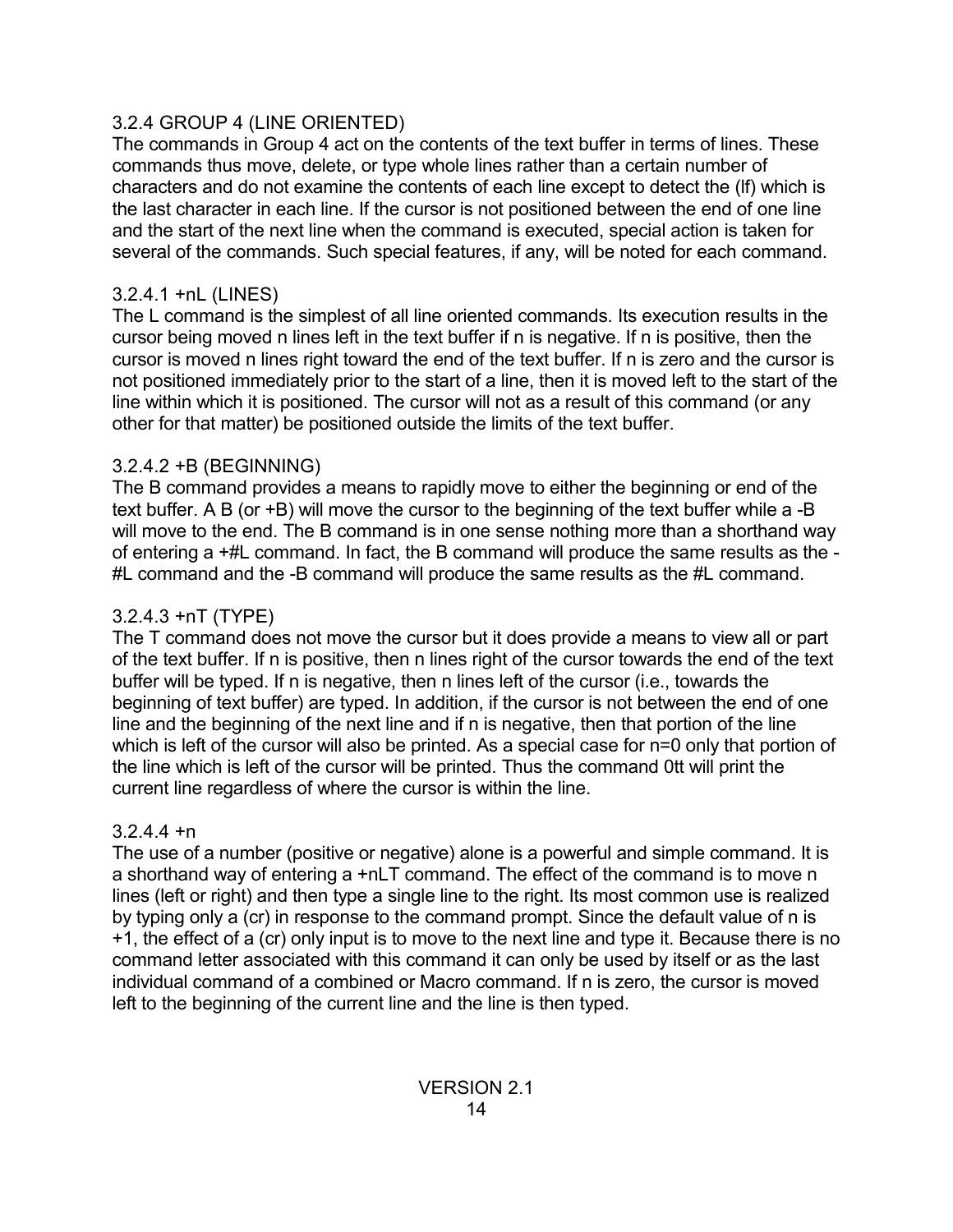### 3.2.4.5 +nK (KILL)

The K command provides the ability to delete entire lines from the text buffer. If n is positive, then n lines to the right of the cursor are deleted. Similarly, if n is negative, then n lines left of the cursor are deleted. Similar to what happens with the T command when the cursor is not between two lines, a negative value of n will delete that portion of the line left of the cursor in addition to any whole lines deleted. If n is zero, only that portion of the line left of the cursor will be deleted.

# 3.2.5 GROUP 5 (CHARACTER ORIENTED)

The Group 5 commands are character oriented and thus move or delete characters. As pointed out in Section 1.2, the (cr) and (lf) are separate characters. When using character commands which involve a crossing of line boundaries, the user must ensure that both the (cr) and (lf) are properly counted.

## 3.2.5.1 +nC (CHARACTER)

The C command moves the cursor n characters left, if n is negative, or n characters right, if n is positive. If n is zero, no action is taken.

## 3.2.5.2 +nD (DELETE)

The D command deletes n characters to the left of the cursor if n is negative. If n is positive, then n characters to the right of the cursor are deleted.

## 3.2.6 GROUP 6 (STRING ORIENTED)

Perhaps the most generally useful commands are the string oriented commands. These commands allow the user to search for specific strings, to perform automatic search/replacement, or to insert arbitrary text into the buffer. Because of their usefulness and power several examples of these commands will be presented. Since the (cr) upon input will usually be interpreted as the end of a command line, a special character (ctl-1) has been designated as a substitute for the (cr)(If) combination in string oriented commands. Examples of its use will be shown.

## 3.2.6.1 nF(string) (FIND)

This command will cause the editor to search for the nth occurrence of the specified string. If found, the cursor will be positioned immediately after the string. If it is not found, a BREAK message will be displayed on the console. When the F command is used by itself, the string need only be terminated by the normal (cr) used to terminate command input. When used in a combined command or in a Macro the EOF character (ctl-z) must be used. Thus, while the following two command lines are equivalent

3fstring(cr)

3fstring(ctl-z)(cr)

these two lines are not equivalent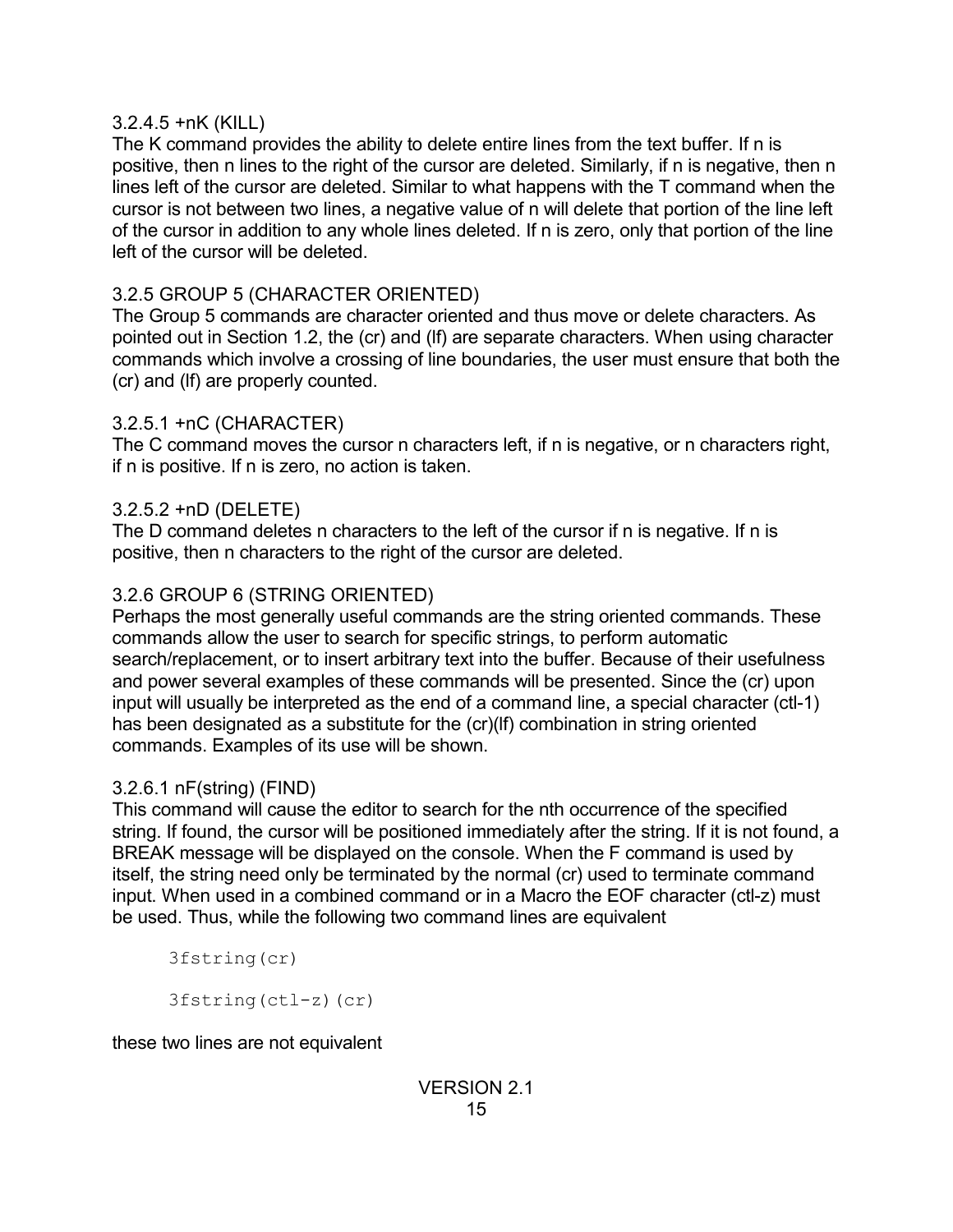```
2fstring-1d(cr)
2fstring(ctl-z)-1d(cr)
```
In the first case, both commands will search for the third occurrence of the string "string". In the second case, the first line will search for the second occurrence of the string "string-1d" while the second line will search for the second occurrence of the string "string" and, if found, will delete the "g" in "string".

The command line

fend(ctl-i)(ctl-l)

will search for the string "end(ctl-i)(cr)(lf)" and, if found, will position the cursor immediately after the (lf).

3.2.6.2 nS(string1)(ctl-z)(string2) (SUBSTITUTE)

The S command will search for the nth occurrence of string 1 and if found will replace it with string2. String2 need not be the same length as string1 and may be a null string in which case the effect is to delete string1. If x is the length of string 1 then the S command is equivalent to

```
nF(string1)(ctl-z)-xDI(string2)
```
The following are examples of typical S commands:

| SAND (ctl-z)ORA          | replaces AND with ORA                           |
|--------------------------|-------------------------------------------------|
| $S(ctl-i)(ctl-z)(ctl-l)$ | replaces $(ctI-i)$ i.e., a tab, with $(cr)(If)$ |

### 3.2.6.3 I (INSERT)

The Insert command is unique in that it can operate in two modes. In the first mode, the I (or i) is followed by the string to be inserted into the text buffer and the string is terminated with a (ctl-z) or a (cr). In this mode, the string is inserted into the text and another command is requested with the command prompt "\*". If the string is terminated with a (cr) a (cr)(lf) is also inserted as part of the string.

In the second mode, the I (or i) is followed immediately with a (cr). In this mode, characters will be entered into the text buffer until a (ctl-z) is entered. In this mode, the normal buffered input editing functions can be used (except that the (ctl-p) list enable toggle is inoperative and (ctl-c) is not recognized) to alter the text after it is entered. The key difference is that in this mode the entire text buffer has replaced the small (128 byte) buffer normally used for command line entry and the (cr) merely moves the cursor to the next line by automatically inserting and echoing the necessary (lf). It is possible to backspace to the left of a line and into the previous line. If that happens the contents of